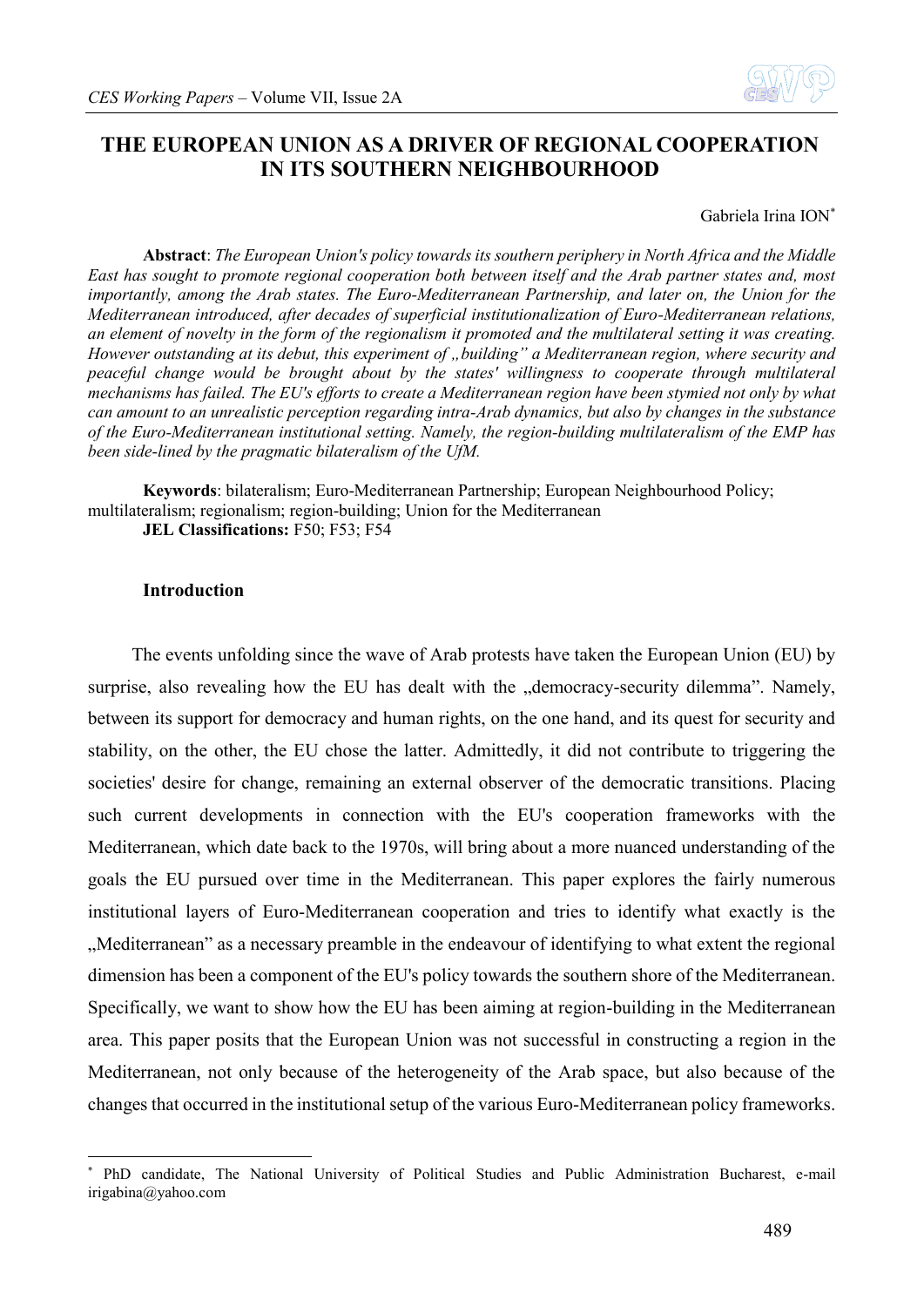#### **1. Earlier policies of Euro-Mediterranean cooperation**

Ever since the time of European Political Cooperation, the Mediterranean represented a significant subject on the European agenda, if we are only to glance over the numerous policies launched in order to incentivise the Arab world to cooperate. The proximity of the Arab world can undoubtedly account for the abundance of EC/EU initiatives that expanded from an economic, traderelated focus to a security or political collaboration in the post-Cold War period.

One of the first Euro-Mediterranean mechanisms of cooperation has been the Euro-Arab Dialogue (1973-1989), launched at the Copenhagen European Summit of 14-15 December 1973, where the Arab League proposal to initiate a dialogue between Europeans and Arabs has been welcomed by the EC member states. Actually, this delegation of Arab League foreign ministers did not announce its participation at the summit. Their proposal for cooperation was  $\alpha$  response to a November 1973 EPC declaration which referred to the legitimate rights of the Palestinians; this was seen as an indication of a collective pro-Arab stance" (Smith, 2008, p. 86). The EC agreed to discuss economic issues (especially after the oil crisis quadrupled oil prices in 1973) with the Arab League but avoided discussion of the Arab-Israeli conflict, which was what the Arabs were most interested in. While Europeans maintained the oil supply uninterrupted and avoided another oil embargo, the Arabs eventually obtained a common European stance on the Palestinian question through the 1980 Venice Declaration. The Euro-Arab Dialogue was put on hold by a series of events that were fragmenting the Arab system: Egypt's expulsion from the Arab League following the Camp David agreement, the assassination of President Sadat, the Iran-Iraq war, the Israeli incursion in southern Lebanon or the invasion of Kuwait. Due to little tangible results and the numerous failed attempts to revive it, an assessment of the Euro-Arab Dialogue would most likely be a negative one, though from the European perspective the framework might as well be considered a relative success. "As a means of *Realpolitik* the dialogue secured the EC several advantages: (1) it created a reasonable relationship with the Arab world in a period of crisis and helped establish the EC as a factor (albeit a minor one) in the Middle East [...]; (2) it constituted a forum for learning collective diplomacy; (3) it paved the way for the EU-Gulf dialogue" (Dosenrode *et al*., 2002, p. 103).

While the Euro-Arab Dialogue has been the first explicit policy that dealt with the EC's relation with the Mediterranean, The Global Mediterranean Policy (GMP), launched in 1972, was the first *European* initiative to address the Arab countries. The GMP was based on the trade agreements signed by the EC with Mediterranean countries in the 1960s and 1970s that granted free access to European markets for Mediterranean manufactured goods, with the view of creating a free trade area.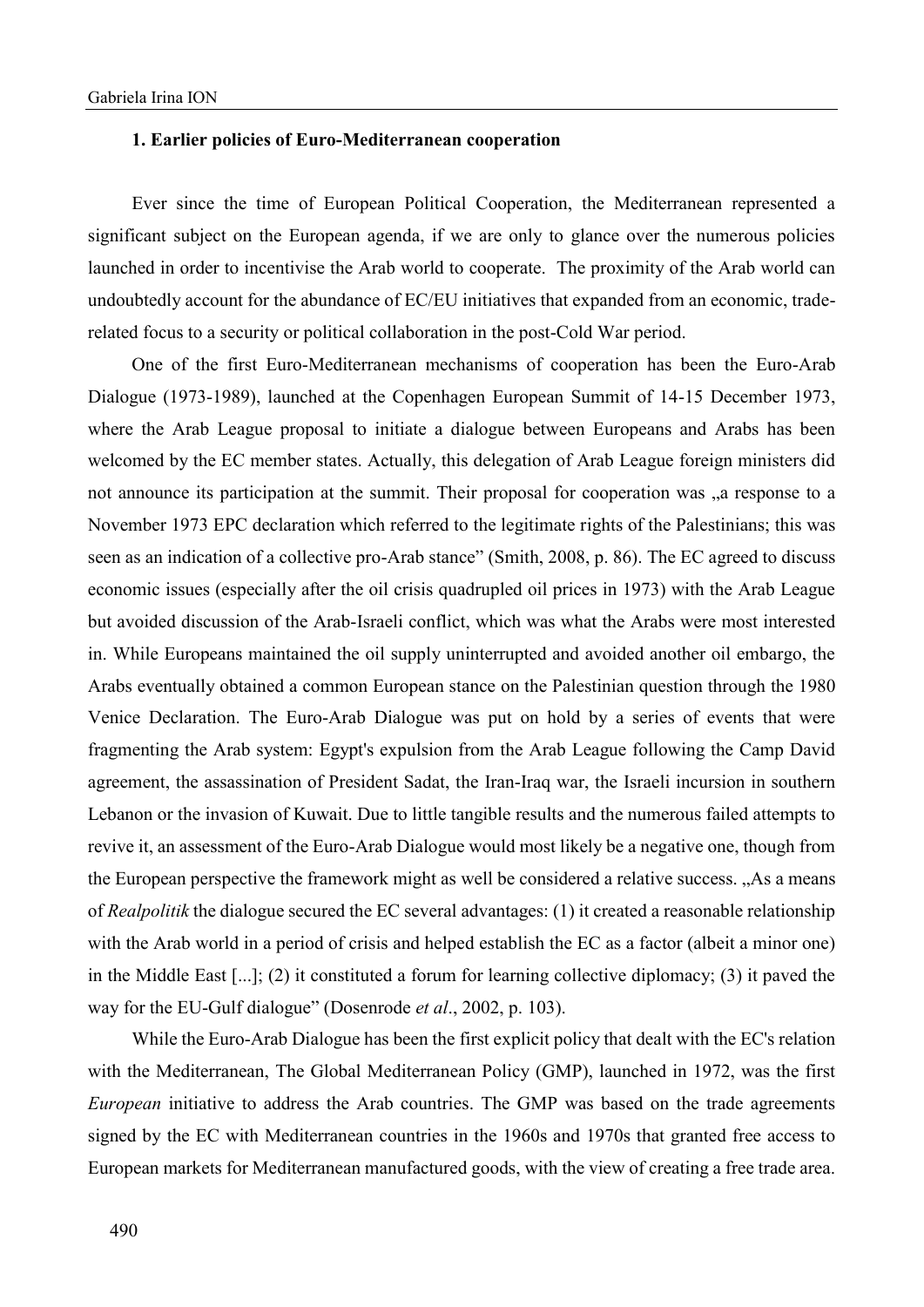From the mid-1980s onwards, there was a certain demand for a renewed commitment to the Mediterranean, especially from the new southern EC members that feared an eastern shift of the European foreign policy once the eastern revolutions debuted. The Renovated Mediterranean Policy (RMP) that began in 1991 achieved little in terms of efficient political dialogue or regional cooperation. For the purpose of this paper, we must note that "despite the Community's attempts to "globalise" its Mediterranean policy and further the Euro-Arab dialogue, Euro-Mediterranean relations remained bilateral throughout the 1970s and 1980s" and "although these initiatives managed to foster some economic and political cooperation, they all failed to establish an efficient regional regime to accommodate, and even transcend, post-1989 international change" (Chryssochoou *et al*., 2001, pp. 63-64).

One tentative effort that has not been initiated by external actors and that was meant to bolster regional cooperation and combat political isolation was made by the states of the Maghreb (Algeria, Libya, Mauritania, Morocco, Tunisia) in the form of the Arab Maghreb Union (UMA/*Union du Maghreb arabe*), created in February 1989. The UMA's objectives were the creation of an EC-like entity that would embody the mythical intra-Maghreb unity and the intensification of intra-regional trade in order to reduce dependence on European markets. The lofty objectives were infeasible though, due to the long-lasting tensions between Morocco and Algeria, not least because of the dispute regarding Western Sahara. There have also been attempts of regional cooperation in the form of the Conference on Security and Cooperation in the Mediterranean (CSCM), the 5+5 Formula (Western Mediterranean Group), the Forum of the Mediterranean (FOROMED) or even the NATO Mediterranean Dialogue.

Amid this flurry of initiatives came the realisation that a ...New Partnership" is needed, though such a partnership was at first limited to the Maghreb countries. A European Commission Communication entitled "The Future of Relations Between the European Community and the Maghreb", issued on 30 April 1992, called for a Euro-Maghreb Partnership, while the Commission Communication "Future Relations and Cooperation Between the Community and the Middle East", issued on 8 September 1993, symbolically preceded the signing of the Oslo Accords and marked a reinforced commitment to boost Euro-Mediterranean cooperation. Notably, "it is significant that the 'Middle East' [...] is now being considered separately from the Maghreb" (Niblock, 1996, p. 125), though the idea of a Euro-Maghreb Partnership would soon be replaced by a Euro-Mediterranean one. In this regard, in a Communication dated 19 October 1994, the Commission presented the need to establish a Euro-Mediterranean Partnership that "would start with a process of progressive establishment of free trade, supported by substantial financial aid", also advancing the possibility of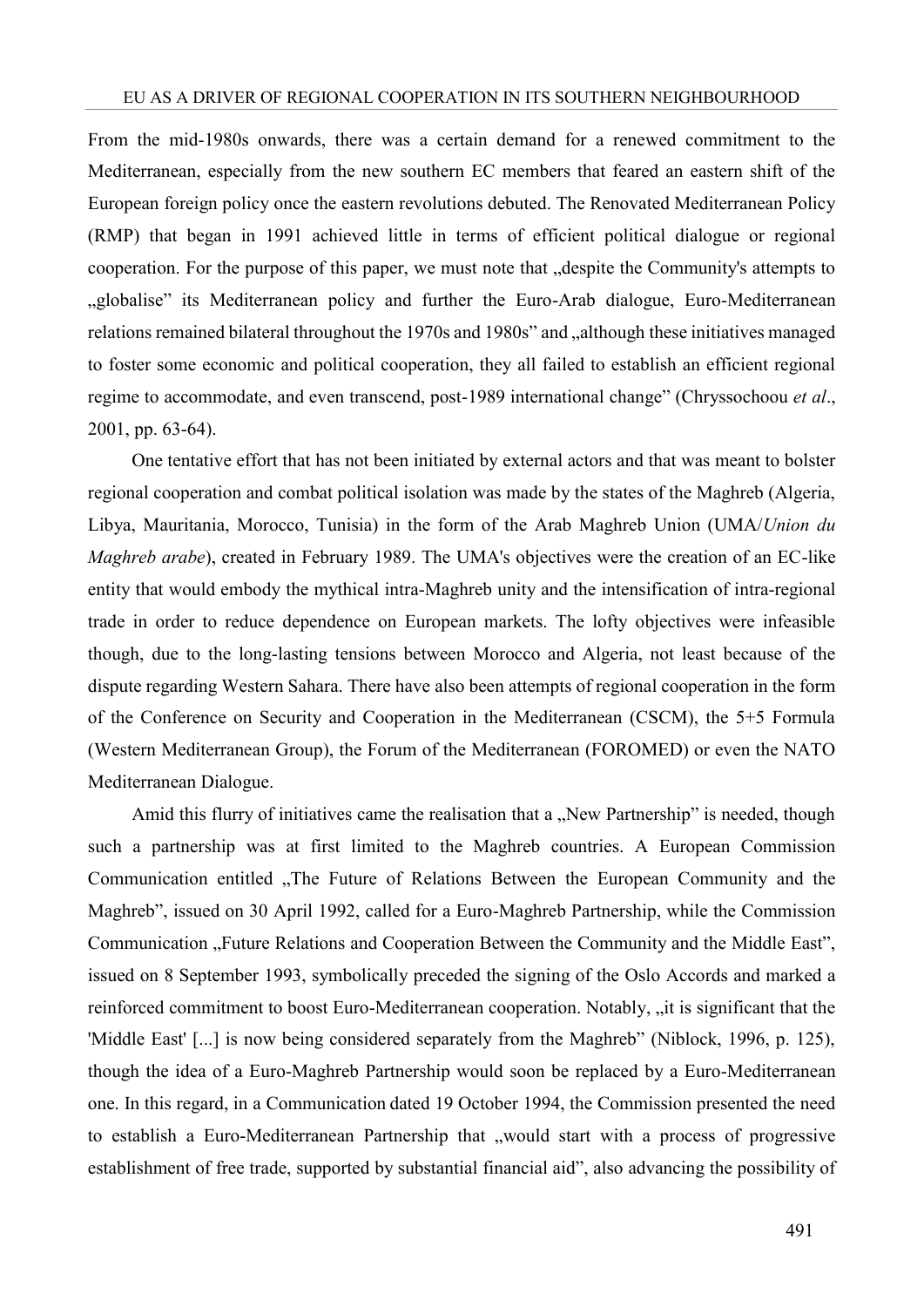a Euro-Mediterranean Conference in 1995. The Conference did take place, in Barcelona, on 27-28<sup>th</sup> of November 1995, and it launched the Euro-Mediterranean Partnership, that included the 15 EU member states at the time and 12 Mediterranean countries (Algeria, Cyprus, Egypt, Israel, Jordan, Lebanon, Malta, Morocco, Palestinian Territories, Syria, Tunisia, and Turkey).

The creation of the Euro-Mediterranean Partnership can be attributed to a convergence of factors: the need to balance the East-oriented foreign policy of the EC after the collapse of the Soviet Union; the necessity for the EC to review its agreements with the Mediterranean states in the context of the regionalisation of world economy; the EC's desire to have stability at its southern border (Derisbourg, 2013, p. 9). Moreover, the 1979 EC accession of Greece and the 1985 EC accession of the two Iberian states – Spain and Portugal – brought the Communities closer to the volatile Mediterranean region, with failing economies and high rates of population growth. The positive conjuncture of the Middle East Peace Process and the signing of the Oslo Accords in 1993 have also played a part in acknowledging the need to forge a more comprehensive Euro-Mediterranean cooperation framework.

The Barcelona Declaration enlists three baskets regarding the cooperation between the two shores of the Mediterranean: the political and security basket, the economic and financial basket and the social, cultural and human affairs basket. By structuring dialogue around such "baskets", the participants began a comprehensive cooperation process that has eventually resulted in the institutionalisation of the multilateral cooperation forums: general and sectorial ministerial meetings, the Euro-Mediterranean Committee, the Euro-Mediterranean Parliamentary Assembly, the Anna Lindh Foundation for the Dialogue of Cultures and the EuroMed Civil Forum.

## 2. What "Mediterranean"?

The European Union has been long trying to design and implement a viable cooperation platform with the Mediterranean region. Nonetheless, a prerequisite for a comprehensive assessment of the EU's performance in interacting with its southern neighbourhood is establishing what in fact is the "Mediterranean" that is invoked in official EU documents. There is a certain degree of ambiguity regarding the area targeted by the EU's various cooperation frameworks, not only in terms of its geographical limits but also in terms of how the EU classifies these neighbouring countries.

The intricate and volatile Mediterranean area remains a source of instability through ongoing conflicts, terrorism, the potential spreading of weapons of mass destruction and alarmingly high illegal migration. Also, the Mediterranean epitomises the perennial North-South divide and "if the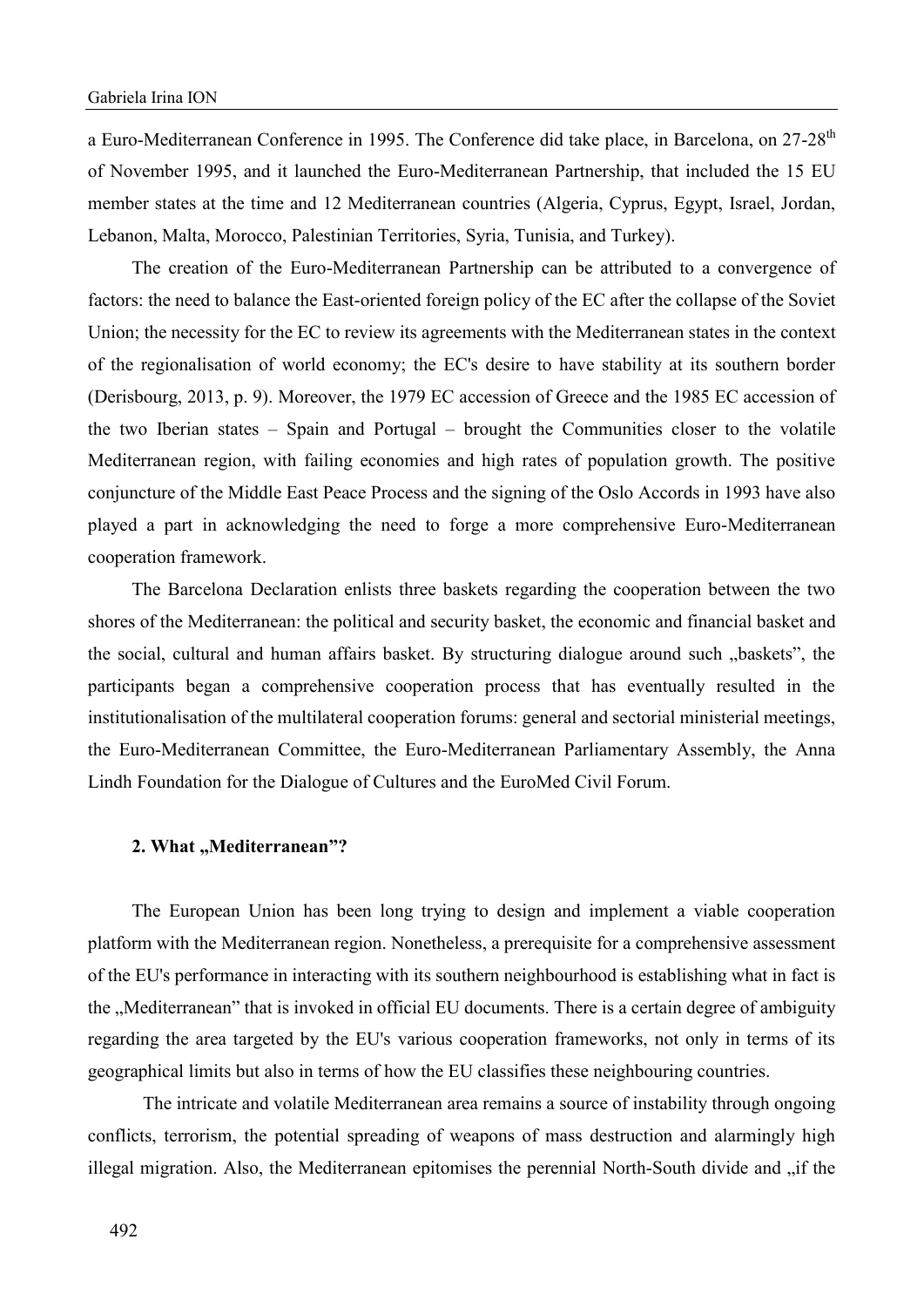existing perceptual and prosperity gap between the northern and southern shores of the Mediterranean are allowed to increase, tension and hostilities will also become more widespread" (Calleya, 2005, p. 137). Admittedly, this "clash of civilizations" narrative has become rifer than ever following the 2001 terrorist attacks. The Islam-Christianity co-existence remains, nonetheless, an important attribute of the Mediterranean: "The fundamental characteristic of the Mediterranean [...] was the relative proximity of opposing shores, but also the clear separation between shores, enabling different cultures to interact with one another across what may at times seem almost impermeable cultural barriers, such as the Christian-Muslim divide" (Abulafia, 2003, p. 26). Today, this highly strategic area also proves to be an increasingly de-secularising one, where the Arab-Israeli conflict or the Sunni-Shi'a tensions cease to be the most pressing priorities. The post-revolutionary transitions have, in some cases, given way to failing states, the threat of radical Islam is ceaselessly expanding, while the power vacuums have been speculated by groups like ISIS.

The European Union is clearly not impervious to the threats coming from this area, if we are only to give the examples of Western-born jihadists returning home or the migrants attempting to reach European shores in overcrowded boats. The EU has constantly affirmed the importance it attaches to the stability of its surroundings, namely what the European Neighbourhood Policy naively termed "ring of friends". In this regard, the European Union has constantly striven to address the Mediterranean in various cooperation frameworks. Nonetheless, this "Mediterranean" that the EU is attempting to engage with has proved, over time, to have shifting geographical dimensions, as the various Euro-Mediterranean policy frameworks do not involve the same groups of third states.

If we are to consider the five most consistent Euro-Mediterranean policy frameworks, namely the Global Mediterranean Policy, the Renewed Mediterranean Policy, the Euro-Mediterranean Partnership, the European Neighbourhood Policy and the Union for the Mediterranean, we can carve out a "core group" of eight states that are targeted by all policies: Algeria, Egypt, Israel, Jordan, Lebanon, Morocco, Syria, and Tunisia. Interestingly enough, though Libya, a Mediterranean riparian state, has not been included in the GMP and the RMP, it has received an observer status in the Euro-Mediterranean Partnership and it has been included in the ENP, though technically it is not a full participant, as it has no Association Agreement or Action Plan in place. Though Syria is in the same situation, it has been obstinately included in all Euro-Mediterranean policies. Turkey is included in the EMP and UfM, though it is technically involved in the EU accession negotiations since 2005. Similarly, Albania and Montenegro are currently candidate countries, while Bosnia-Herzegovina is a potential candidate and they all have been included in the UfM. Including such states in policy frameworks that are prioritarily destined for the ones with no EU membership perspectives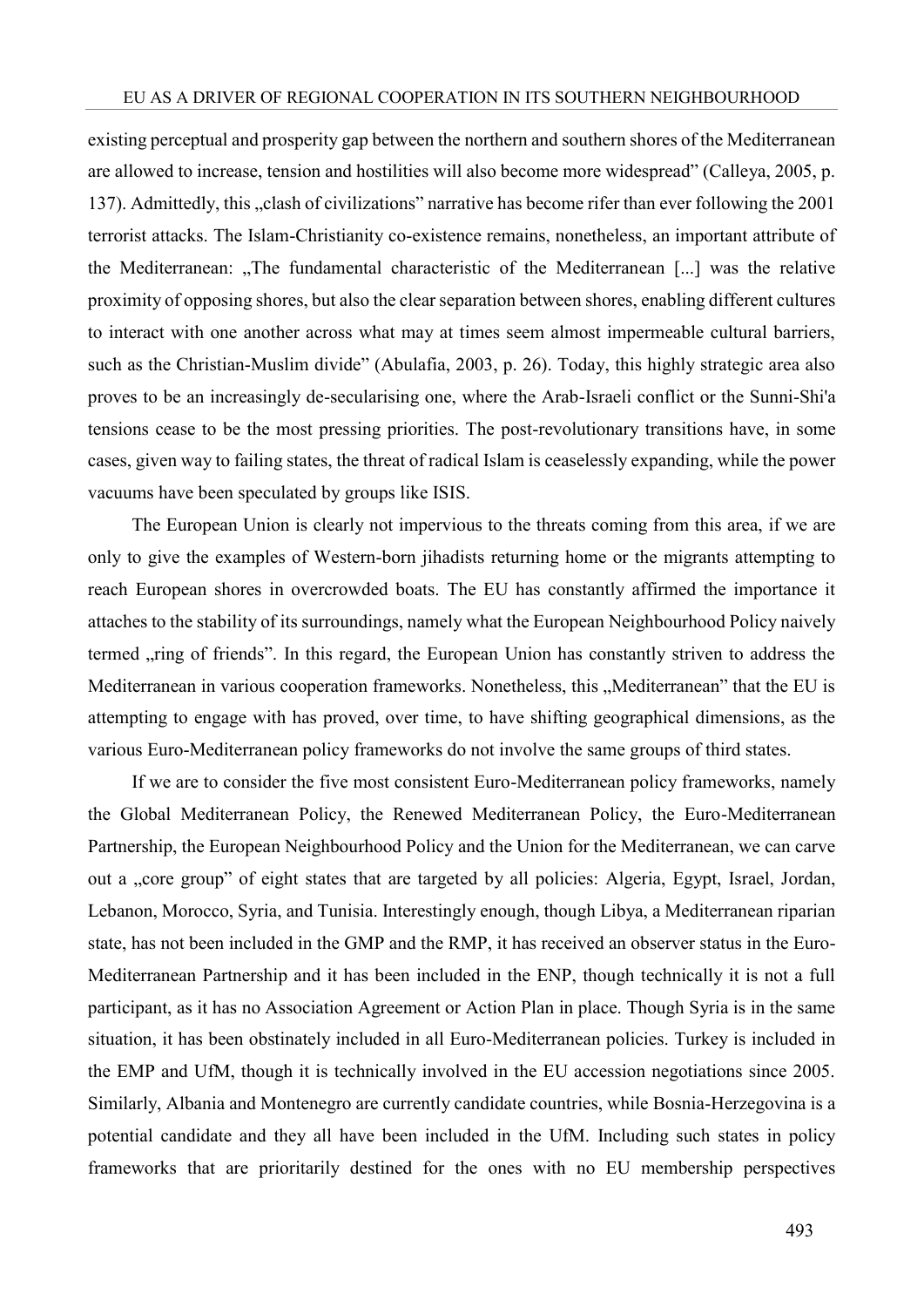accomplishes little more than an "overcrowding" of the Euro-Mediterranean institutional layers. In this sense, one can observe an increase in the number of states included in the Euro-Mediterranean cooperation frameworks: from the nine Mediterranean non-member countries (MNCs) targeted by the GMP,  $12$  in the RMP,  $12$  in the EMP and  $15$  in the UfM. Indeed,  $\mu$ , the concept of 'the Mediterranean' in EU foreign policy terms has become ever more complex as the third states covered by the various policies have shifted" (Cardwell, 2011, p. 220), while "the increase in the number of participants further contributes to the dilution of regionalism" (Bicchi, 2011, p. 9). That the EU itself "does not seem to have a clear idea of what the Mediterranean represents" (Pace, 2002, p. 195) is also reflected in the fact that the states of this area have been, over time, referred to as "Mediterranean partners"/<sub>states"</sub>,  $_{\rm w}$ Euro-Mediterranean partners", without any explicit significance attached to one or the other denominations. This random manner of defining the EU's interlocutors may even prompt the conclusion that the Mediterranean "groups together a group of countries chosen on the basis of criteria sufficiently diverse and incoherent to be qualified as political" (Pace, 2002, p. 200-201).

## **3. Region-building in the Mediterranean**

In this third section we address the European Union's attempt of "building" a Mediterranean region through the Euro-Mediterranean Partnership. There is a vastly shared perspective that "in a world of apparently increasing regionalism, the EU is superbly well placed to shape and encourage the trend and exercise leadership" (Smith, 2008, p. 81). In this context, the EU's appetence to promote multilateral regional cooperation in order to stabilize its periphery is linked to its own experience that demonstrated how shared economic development can bring about peace. Rightfully,

the EU in many ways constitutes a new model of international relations based on institutionalised multilateral, multifunctional cooperation amongst its member states. In terms of foreign policy, the EU is often viewed as attempting to translate or transfer its internal model into the wider international system, and the EU's neighbourhood is one of the main arenas in which this objective is pursued (Cottey, 2012, p. 376).

We have chosen to utilise the hypothesis advanced by Adler and Crawford that states that the European Union is using its normative power in order to stabilize its near-abroad by building a Mediterranean region and, potentially, a security community. Noteworthy, the Euro-Mediterranean Partnership is the instrument through which the EU is exercising its normative power (Adler, Crawford, 2006, p. 11). The classical definition of a security community advanced by Karl Deutsch postulates that the members (sovereign states) cannot imagine a war among each other (Deutsch *et*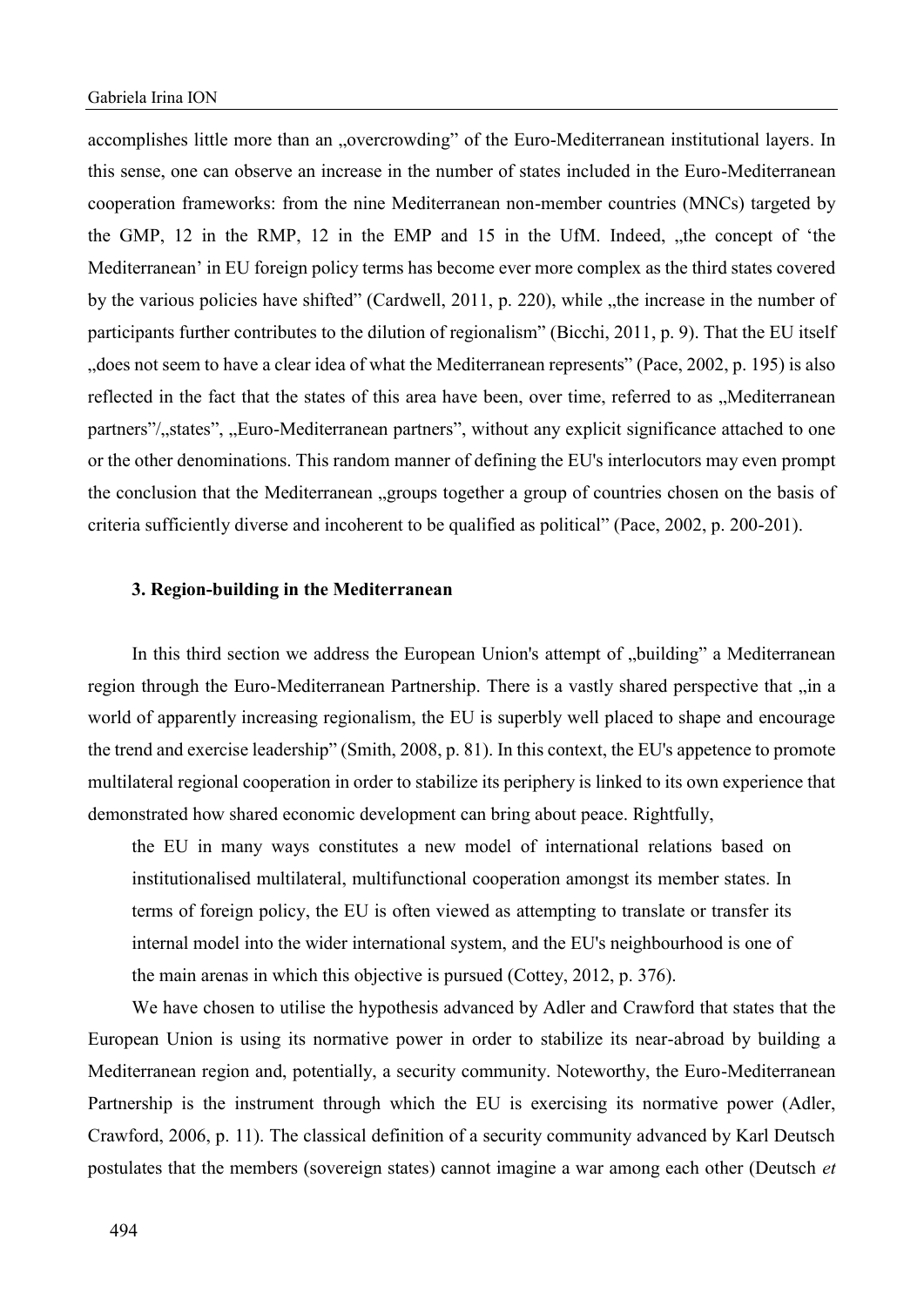*al*., 1957, pp. 5-9), while their degree of integration leads them to develop dependable expectations of peaceful change" and a sense of community (the "we-feeling"). Adler and Crawford insert security communities in their analysis to emphasize their role in fostering region-building practices and pacification processes. They attach an alternative significance to ...community", namely a structure that is socially constructed and that pools the identities of its members into a larger "we" (Adler, Crawford, 2006, p. 21). Further on, the authors elaborate on the EU's community-building experiment, meant to counter extremism and to socially construct a Mediterranean partnership identity:

The Barcelona process is a laboratory where one of the most outstanding experiments in international relations may have started to take place. We are referring to the invention of a region that does not yet exist and to the social engineering of a social identity that rests, neither on blood, nor on religion, but on civil society voluntary networks and civic beliefs. The long-term aim of this experiment is to construct in the Mediterranean region a pluralistic security community whose practices are synonyms of peace (Adler and Crawford, 2006, pp. 28-29).

The authors themselves are guarded regarding the feasibility of this experiment, all the more so since the force generating the entire process is the EU's normative power. The export of the "EU model" (the fallacy of assuming the neighbours' desire to become ,,more like us") has been out of touch in the Arab region, not to mention that the "Mediterranean partners" have denounced the EMP as paternalistic, a situation that has not fundamentally changed once the "co-ownership" was introduced. Aside from the fact that the "Mediterranean" targeted by the EU has rarely if ever constituted a homogenous entity, the EU's failure to "construct" a region in the Mediterranean is fundamentally linked to the institutional architecture of its Euro-Mediterranean policy frameworks, for the multilateralism embodied by the EMP has been replaced by the bilateralism of the UfM and of the ENP. There has been a constant dilution of the region-building strategy of the EMP to the point that it is inconceivable that such a significant political objective will ever find its way back to the European agenda. The region-building strategy that has underpinned the EMP has been replaced by the depoliticized sub-regional projects of the UfM, while the ENP functions exclusively on a bilateral basis (the agreements between the EU and each partner state would be the Action Plans, the Partnership and Cooperation Agreements or the Association Agreements).

What is more, from a legal perspective, the Euro-Mediterranean system of governance has been expanded through additional policy instruments that have not necessarily facilitated a better cooperation between the two parts. In this regard, the Euro-Mediterranean Association Agreements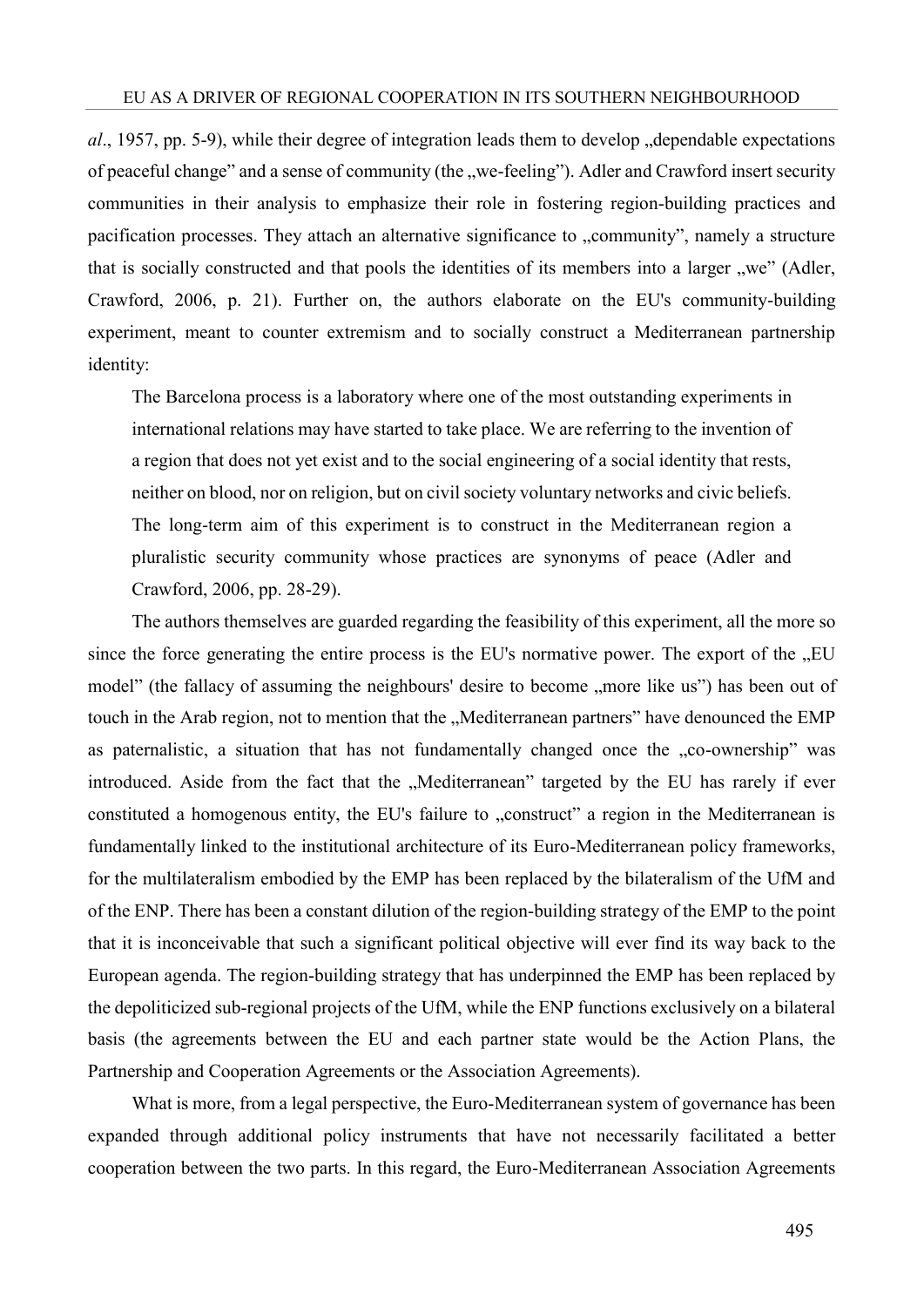introduced by the EMP and concluded in the 1998-2005 period, very important for achieving the farfetched objective of a free trade area across the Mediterranean, have been supplemented by the Action Plans introduced by the ENP. These Plans have a different format, as they set out the political and economic reforms to be undertaken by the partner country, prompting some of these to consider that this bilateral dimension of the Euro-Mediterranean system of governance "strongly resembles a 'hubspoke' pattern, where the EU is a central actor surrounded by a periphery of unequals" (Cardwell, 2011, p. 233). Finally, the fact that the Union for the Mediterranean fundamentally eliminates the region-building strategy of the EU is astutely captured by Federica Bicchi: "The substance of Euro-Mediterranean cooperation is thus no longer bloc to bloc (EU+Med) as in the EMP, or bloc to single country (EU+single Med countries) as in the ENP, but single country to single country" (Bicchi, 2011, p.10).

## **Conclusions**

As it has been shown, the European Union has long expressed its interest in engaging with its southern neighbours, although not all cooperation frameworks proved to be efficient. Surely, this efficiency refers not only to the successful promotion in the southern societies of the rule of law, good governance, respect for human rights or the principles of market economy, but also to the successful promotion of regional cooperation both between the EU and the Mediterranean and within the Mediterranean. After having shown that this much-invoked "Mediterranean" is a concept imbued with significance by the EU, while its various cooperation models have given it the status of a region, the paper investigates whether the EU has managed to pursue its aim of region-building in the Mediterranean. This paper posits that the European Union, through its Euro-Mediterranean Partnership, did not succeed in its experiment of region-building that would have brought about peaceful change through the states' willingness to cooperate through multilateral mechanisms. The EU's failure can be attributed, among others, to the changes occurred in the institutional design of Euro-Mediterranean relations, namely the regionalism and multilateral setting of the EMP have been replaced by the pragmatic bilateralism of the UfM, while the ENP also marks a departure from the regionalism embedded in the EMP, through the bilateral relations it establishes.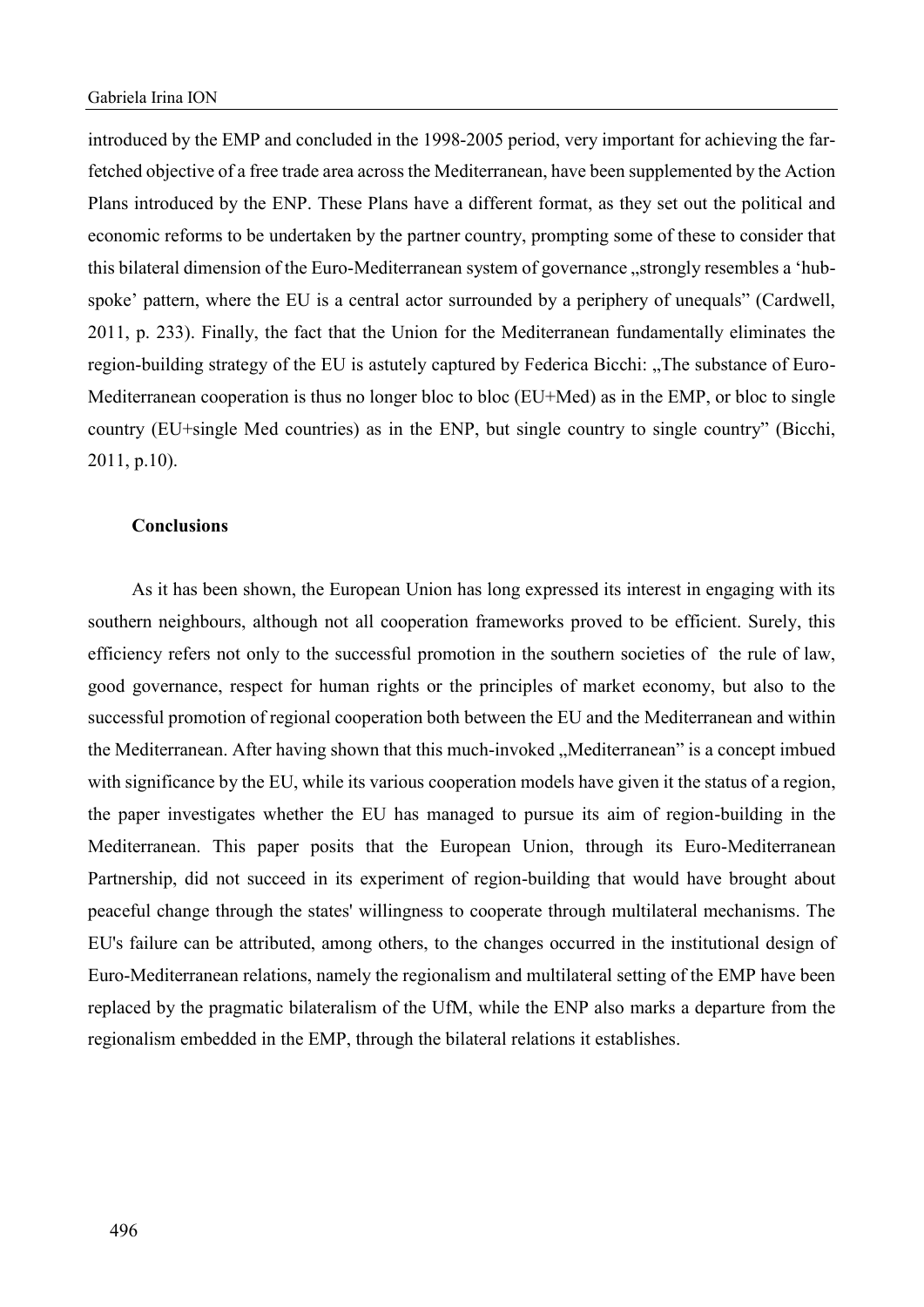### **Acknowledgement**

This paper was possible with the financial support of the Sectoral Operational Programme for Human Resources Development 2007-2013, co-financed by the European Social Fund, under the project number POSDRU/159/1.5/S/134650 with the title "Doctoral and Postdoctoral Fellowships for young researchers in the fields of Political, Administrative and Communication Sciences and Sociology".

### **References**

- Abulafia, D. (2003), "Introduction. What is the Mediterranean?", in: Abulafia, D. (ed.) *The Mediterranean in History*, Thames & Hudson, London, pp. 11-32.
- Adler, E. and Cawford, B. (2006), "Normative Power: The European Practice of Region-Building and the Case of the Euro-Mediterranean Partnership", in: Adler, E., Bicchi, F., Crawford, B. and Del Sarto, R. A. (2006), *The convergence of civilizations: constructing a Mediterranean Region* (eBook), University of Toronto Press: Toronto, pp. 10-63.
- Bicchi, F. (2011), "The Union for the Mediterranean, or the Changing Context of Euro-Mediterranean Relations", *Mediterranean Politics*, Vol. 16, No. 1, pp. 3-19.

Calleya, S. C. (2005), *Evaluating Euro-Mediterranean Relations*, Routledge, Abingdon.

- Cardwell, P. J. (2011), "EuroMed, European Neighbourhood Policy and the Union for the Mediterranean: Overlapping Policy Frames in the EU's Governance of the Mediterranean", *Journal of Common Market Studies*, Vol. 49, No. 2, pp. 219-241.
- Chryssochoou D. and Xenakis, D. K. (2001), *The Emerging Euro-Mediterranean System*, Manchester University Press, Manchester.
- Cottey, A. (2012), "Regionalism and the EU's neighbourhood policy: the limits of the possible", *Southeast European and Black Sea Studies*, Vol. 12, No. 3, pp. 375-391.
- Derisbourg, J. P. (2013), "The Euro-Mediterranean Partnership since Barcelona", in: Gillespie, R. (ed.) *The Euro-Mediterranean partnership: political and economic perspectives*, Routledge, Abingdon, pp. 9-12.
- Deutsch, K. W., Burrell, S. A., Kann, R. A., Lee, M, Lichterman, M., Lindgren, R. E., Loewenheim, F. L. and Van Wagenen, R. W. (1957), *Political Community and the North Atlantic Area:*